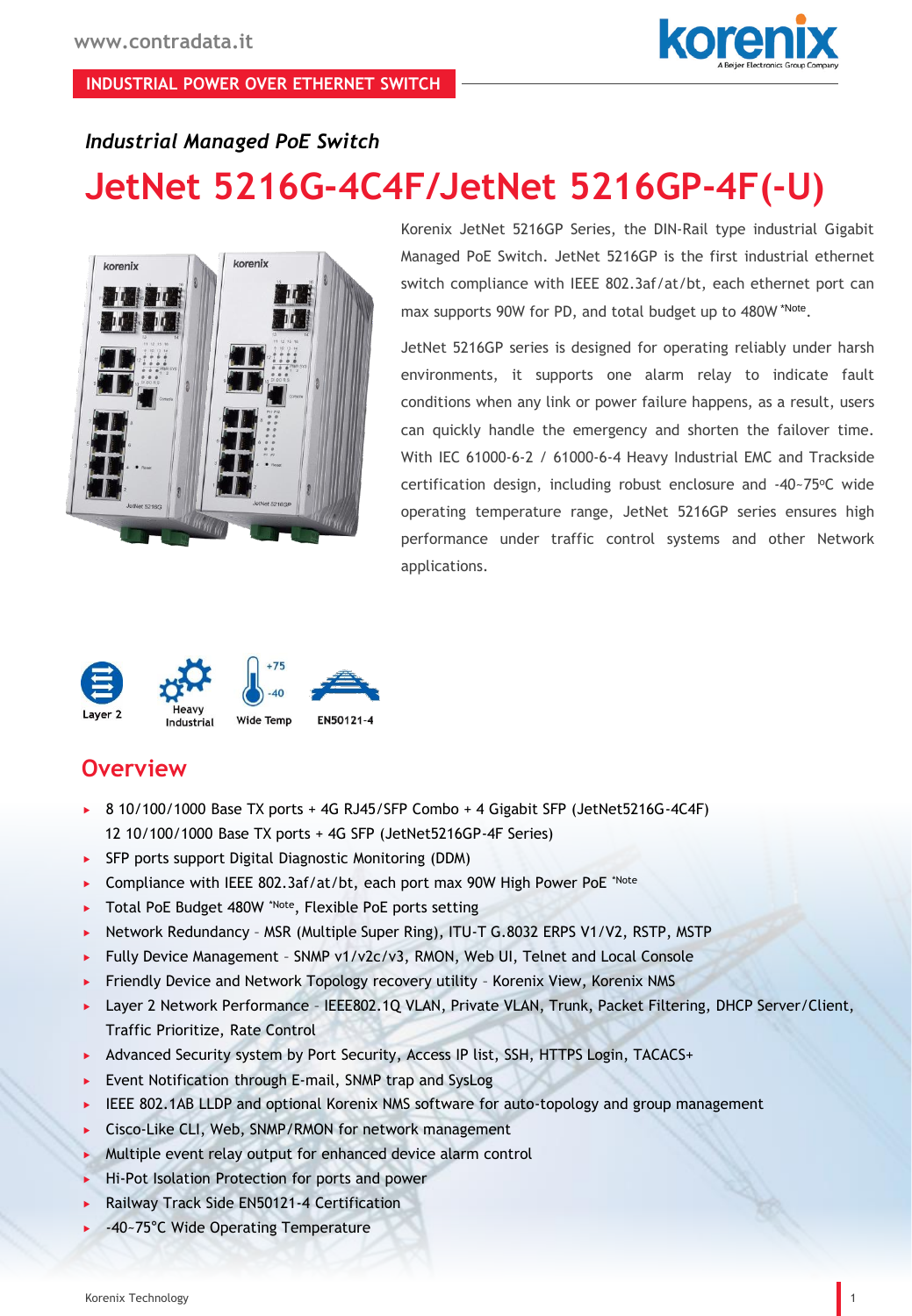# **Dimension:**









# **Specification**

#### **Technology** IEEE Standards IEEE 802.3 10 Base-T Ethernet IEEE 802.3u 100 Base-TX Fast Ethernet IEEE 802.3u 100 Base-FX Fast Ethernet Fiber IEEE 802.3ab 1000 Base-T IEEE 802.3z Gigabit Fiber IEEE 802.3x Flow Control and Back-pressure IEEE 802.1AB Link Layer Discovery Protocol (LLDP) IEEE 802.1p Class of Service (CoS) IEEE 802.1Q VLAN and GVRP IEEE 802.1 QinQ IEEE 802.1D-2004 Rapid Spanning Tree Protocol (RSTP) IEEE 802.1s Multiple Spanning Tree Protocol (MSTP) IEEE 802.3ad Link Aggregation Control Protocol (LACP) IEEE 802.1x Port Based Network Access Protocol IEEE 802.3af/at/bt Power over Ethernet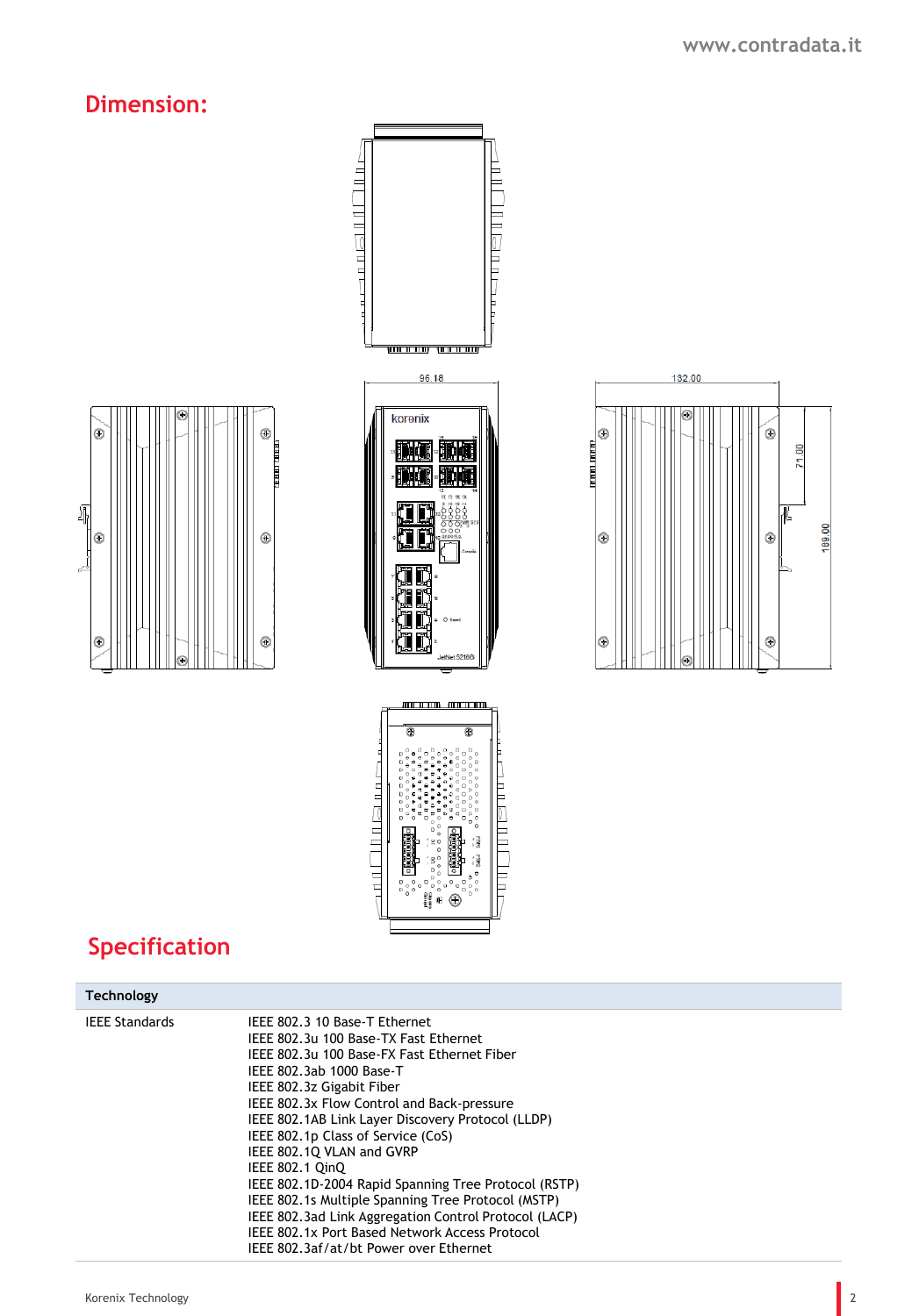# **Specification**

| Performance                                         |                                                                                                                                                                                                                                                                                                                                                                                                                                                                                                                              |  |
|-----------------------------------------------------|------------------------------------------------------------------------------------------------------------------------------------------------------------------------------------------------------------------------------------------------------------------------------------------------------------------------------------------------------------------------------------------------------------------------------------------------------------------------------------------------------------------------------|--|
| Switch Technology                                   | Store and Forward Technology with 16 Gbps Switch Fabric                                                                                                                                                                                                                                                                                                                                                                                                                                                                      |  |
| System Throughput                                   | 29.7Mega packet per second                                                                                                                                                                                                                                                                                                                                                                                                                                                                                                   |  |
| CPU performance                                     | MIPS-4KEc CPU running at 500 MHz                                                                                                                                                                                                                                                                                                                                                                                                                                                                                             |  |
| <b>System Memory</b>                                | 32M Bytes flash ROM, 256M Bytes DDR3 SDRAM                                                                                                                                                                                                                                                                                                                                                                                                                                                                                   |  |
| Transfer packet size                                | 64 bytes to 10K bytes Jumbo Frame                                                                                                                                                                                                                                                                                                                                                                                                                                                                                            |  |
| <b>MAC Address</b>                                  | 8K MAC address table                                                                                                                                                                                                                                                                                                                                                                                                                                                                                                         |  |
| Packet Buffer                                       | 4.1 Mbit SRAM packet memory                                                                                                                                                                                                                                                                                                                                                                                                                                                                                                  |  |
| Forwarding<br>performance                           | 14,880 pps for Ethernet and 148,800 pps for Fast Ethernet, 1488,100 pps for Gigabit Ethernet                                                                                                                                                                                                                                                                                                                                                                                                                                 |  |
| Interface                                           |                                                                                                                                                                                                                                                                                                                                                                                                                                                                                                                              |  |
| <b>Enclosure Port</b>                               | 10/100/1000 Mbps Ethernet port:<br>$\bullet$<br>12 x RJ-45 (JetNet5216G-4C4F)<br>12 x RJ-45 (JetNet5216GP-4F)<br>100Mbps / 1000Mbps Fiber port :<br>8 x SFP (JetNet5216G-4C4F)<br>4 x SFP (JetNet5216GP-4F)<br>$\overline{\phantom{a}}$<br>Socket for SFP fiber transceiver with Hot-swappable and D.D.M. functions<br>RS-232 Console port : 1 x RJ-45 for system configuration<br>Digital Input / Relay Output port: 4-Pin removable terminal block connector<br>Power input port: 4-Pin removable terminal block connector |  |
| <b>Ethernet Cable</b>                               | 100 Base-TX: 2-pair UTP/STP Cat. 6 cable, EIA/TIA-568B 100-ohm (100m)<br>1000 Base-TX: 4-pair UTP/STP Cat. 6 cable, EIA/TIA-568B 100-ohm (100m)                                                                                                                                                                                                                                                                                                                                                                              |  |
| Digital Input                                       | Digital Input (Hi): DC 11V-30V<br>Digital Input (Low): DC 0V~10V<br>Supports sink type signal input with photo-coupler isolation                                                                                                                                                                                                                                                                                                                                                                                             |  |
| <b>Relay Output</b>                                 | Dry Relay output: 1A / DC 24V<br>Supports Multiple Events Binding trigger function.                                                                                                                                                                                                                                                                                                                                                                                                                                          |  |
| Diagnostic Indicators                               | RJ-45 port: Link / Activity (Green on, Green Blinking), 1000Mbps (Yellow)<br>SFP port: Link/Activity (Green on, Green Blinking)<br>Power: System Power ready (Green on)<br>$\bullet$<br>Sys: System Ready (Green on), System Updating (Green Blinking)<br>DO (Alarm): Alarm Relay Active (Red On)<br>R.S.: Green on (Ring normal)/Blinking (wrong ring port connective), Amber on (Ring<br>abnormal) / Blinking (device's ring port failed)<br>PoE: Green On (PD Detect/On), Off (None-Detect/Off)<br>$\bullet$              |  |
| Power over Ethernet (For JetNet 5216GP-4F(-U) only) |                                                                                                                                                                                                                                                                                                                                                                                                                                                                                                                              |  |
| Standard                                            | IEEE 802.3af, IEEE 802.3at, IEEE 802.3bt                                                                                                                                                                                                                                                                                                                                                                                                                                                                                     |  |
| PoE operating mode                                  | Auto Mode: IEEE 802.3af/at/bt <sup>*Note</sup><br>Forced Mode: User configured Power consumption budget control with IEEE 802.3 PoE /PD<br>detection, or forced without PD detection                                                                                                                                                                                                                                                                                                                                         |  |
| PoE forwarding<br>conductor                         | IEEE 802.3 af/at: RJ-45: V+(3,6), V- (1,2)<br>*Note<br>IEEE 802.3 bt: RJ-45: V+(3,4,5,6), V-(1,2,7,8)                                                                                                                                                                                                                                                                                                                                                                                                                        |  |
| Power forwarding<br>capability                      | 12 port PoE (#1-12)<br>PoE Port: 15W/IEEE802.3af, 30W/IEEE 802.3at, 60W-90W/IEEE 802.3bt <sup>*Note</sup>                                                                                                                                                                                                                                                                                                                                                                                                                    |  |
| PoE System Power<br><b>Budget</b>                   | Port-based system power budget control with first plug-in high priority mechanism<br>PoE System Power Budget: 480Watts.                                                                                                                                                                                                                                                                                                                                                                                                      |  |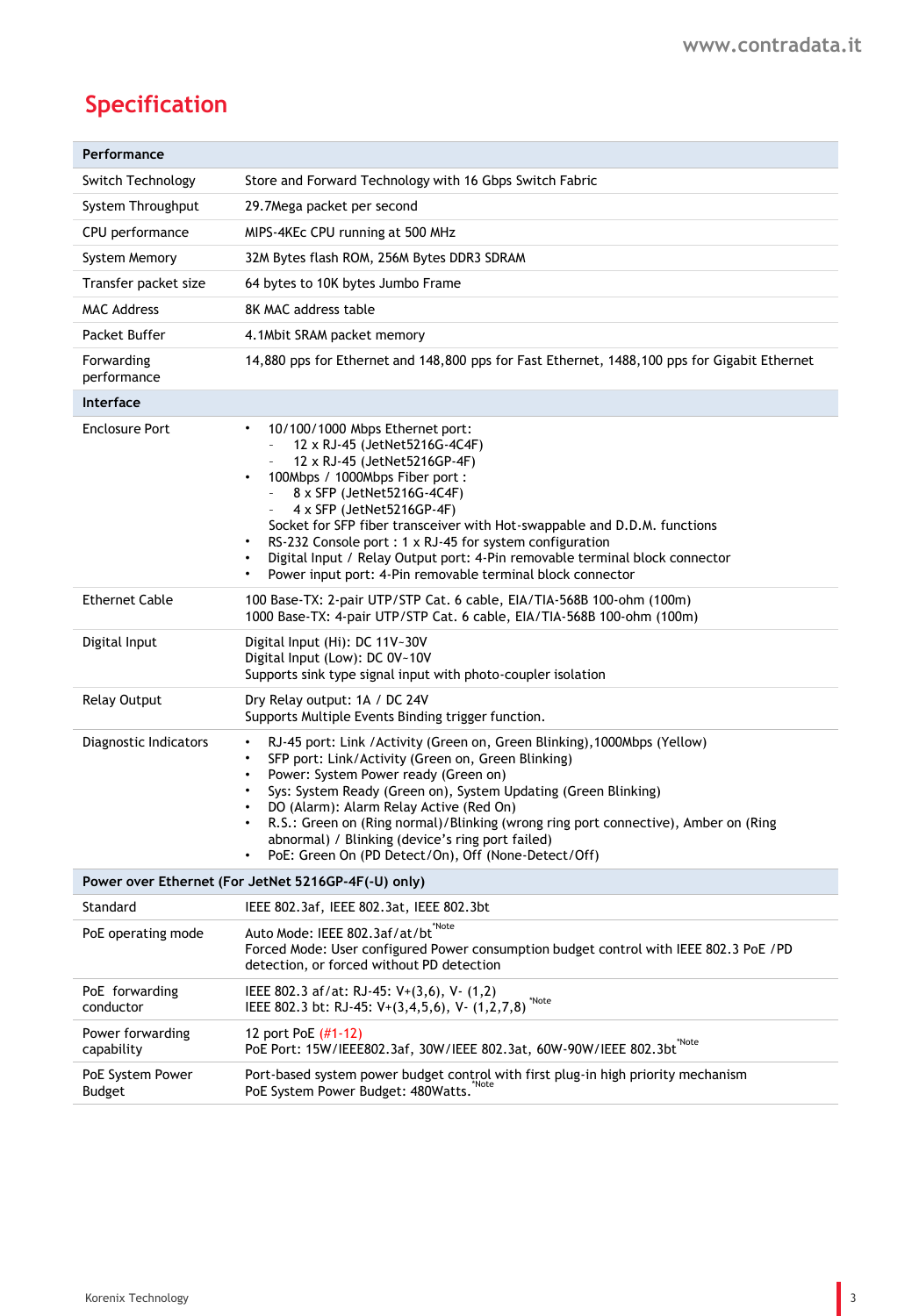| Management                                    |                                                                                                                                                                                                                   |
|-----------------------------------------------|-------------------------------------------------------------------------------------------------------------------------------------------------------------------------------------------------------------------|
| Telnet & Local Console                        | Supports command line interface with Cisco-like commands and maximum 4 sessions; the<br>telnet interface also supports SSH                                                                                        |
| <b>SNMP</b>                                   | Support IPv4/IPv6, v1, v2c, v3 with SNMP trap function, trap station up to 4 and can be<br>manually configured the trap server IP address.                                                                        |
| <b>SNMP MIB</b>                               | MIBII, Bridge MIB, Ethernet-like MIB, VLAN MIB, IGMP MIB, Korenix Private MIB                                                                                                                                     |
| Korenix Utility                               | Supports Korenix View and Korenix NMS with IEEE 802.1AB Link Layer Discovery Protocol<br>for device and link auto-topology discovery                                                                              |
| Network Time Protocol                         | Supports NTP protocol with daylight saving function and localized time sync function.                                                                                                                             |
| Management IP Security                        | IP address security to prevent unauthorized access                                                                                                                                                                |
| 1588 PTP                                      | IEEE 1588 Precision Time Protocol v1/v2 with Time Transparent                                                                                                                                                     |
| E-mail Warning                                | 4 receipt E-mail accounts with mail server authentication                                                                                                                                                         |
| System Log                                    | Supports both Local or remote Server with authentication                                                                                                                                                          |
| <b>IEEE 802.1x</b>                            | Port based network access control, RADIUS, MAB, TACACS+                                                                                                                                                           |
| <b>Network Redundancy</b>                     |                                                                                                                                                                                                                   |
| Multiple Super Ring ( $MSR^{TM}$ )            | New generation Korenix Ring Redundancy Technology, Includes Rapid Super Ring, Rapid<br>Dual Homing, TrunkRing™, MultiRing™, SuperChain™ and backward compatible with<br>legacy Super Ring™.                       |
| Rapid Dual Homing (RDH <sup>TM</sup> )        | Multiple uplink paths to one or multiple upper switch                                                                                                                                                             |
| $\mathsf{TrunkRing}^{\overline{\mathsf{TM}}}$ | Integrates port aggregation function in ring path to get higher throughput ring architecture                                                                                                                      |
| MultiRing™                                    | Couple or multiple rings; Up to 8 rings in single switch                                                                                                                                                          |
| SuperChain™                                   | It is new ring technology with flexible and scalability, compatibility, and easy<br>configurable. The ring includes 2 types of node Switch - Border Switch and Member Switch                                      |
| <b>ITU-T G.8032 ERPS</b>                      | Support ITU-T G.8032 ERPS V1 single ring topology, and ERPS V2 multiple rings with ladder<br>topology                                                                                                             |
| <b>Rapid Spanning Tree</b>                    | IEEE802.1D-2004 Rapid Spanning Tree Protocol. Compatible with Legacy Spanning Tree<br>and IEEE 802.1w multiple spanning tree                                                                                      |
| Loop Protection                               | The Loop Protection prevents any network looping caused by RSTP and MSR ring topology<br>change                                                                                                                   |
| <b>Network Performance</b>                    |                                                                                                                                                                                                                   |
| Port Configuration                            | Port link Speed, Link mode, current status and enable/disable                                                                                                                                                     |
| Port Trunk                                    | IEEE 802.3ad port aggregation and static port trunk; trunk member up to 8 ports and<br>maximum 8 trunk groups                                                                                                     |
| VLAN                                          | IEEE 802.1Q Tag VLAN with 256 VLAN Entries and provides 2K GVRP entries<br>3 VLAN link modes- Trunk, Hybrid and Link access                                                                                       |
| Private VLAN                                  | Direct client ports in isolated/community VLAN to promiscuous port in primary VLAN                                                                                                                                |
| IEEE802.1 QinQ                                | Supports Double VLAN Tag function for implementing Metro Network topologies                                                                                                                                       |
| <b>Class of Service</b>                       | IEEE 802.1p class of service; per port 4 priority queues.                                                                                                                                                         |
| <b>Traffic Prioritize</b>                     | Supports 4 physical queues, weighted fair queuing (W.R.R.) and Strict Priority scheme,<br>which follows 802.1p CoS tag and IPv4 ToS/ DiffServ information to prioritize the traffic of<br>your industrial network |
| <b>IGMP Snooping</b>                          | IGMP Snooping v1/v2/v3 for multicast filtering and IGMP Query mode; also support<br>unknown multicasting process forwarding policies- drop, flooding and forward to router<br>port                                |
| <b>Rate Control</b>                           | Ingress/Egress filtering for Broadcast, Multicast, Unknown DA or All packets                                                                                                                                      |
| Port Mirroring                                | Online traffic monitoring on multiple selected ports                                                                                                                                                              |
| Port Security                                 | Port security to assign authorized MAC to specific port                                                                                                                                                           |
| DHCP                                          | DHCP Client, DHCP Server with IP & MAC Address binding, DHCP relay and port based<br><b>DHCP</b> server                                                                                                           |